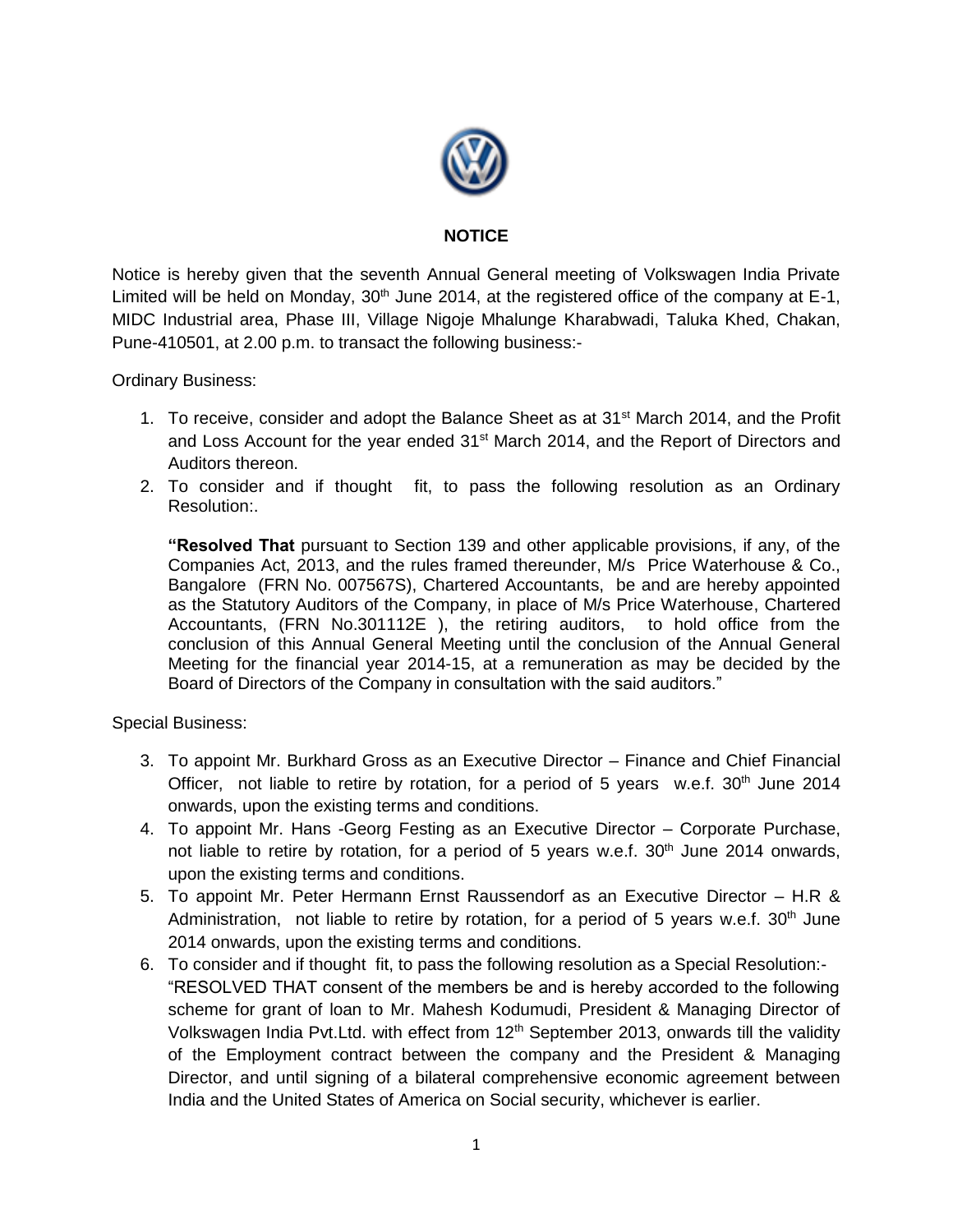FURTHER RESOLVED THAT since the President & Managing Director is already contributing to the Social security programme in the U.S.A, the company shall continue to contribute 12% of his monthly salary as employer's contribution and shall contribute an equal amount towards employee's contribution to the Provident Fund on behalf of the President & Managing Director.

FURTHER RESOLVED THAT the following terms shall also be applicable to the above arrangement:-

- a. The above contribution shall be by way of a loan to the extent of employee's contribution to Provident Fund on a monthly basis, on which interest @ 10% p.a. will be chargeable.
- b. The company shall continue to hold a Power of attorney from President & Managing Director for dealing with Provident Fund offices in India for various matters.
- c. The company shall inform the President & Managing Director on receipt of Provident Fund maturity proceeds.
- d. The loan shall be repaid by the President & Managing Director within 4 weeks of receipt of intimation of credit of Provident Fund maturity proceeds.
- e. In the event of termination of contract of employment with the company, the President & Managing Director shall repay the loan amount from the balance in the Provident Fund account, and shall pay Indian income taxes due out of such proceeds and execute such documents as are necessary for securing the loan amount.

FURTHER RESOLVED THAT the Executive Director Finance & Chief Finance Officer and the Executive Director – H.R. & Administration of Volkswagen India Pvt.Ltd. are hereby authorized to give effect to the above resolution and sign necessary documents, if any, and to do all such acts, deeds and things as may be necessary in this regard"

By Order of the Board,

| $Sd$ -                                   | $sd/$ -                            |
|------------------------------------------|------------------------------------|
| [Mahesh Kodumudi]                        | [Burkhard Gross]                   |
| <b>President &amp; Managing Director</b> | Executive Director - Finance & CFO |
| Place: Chakan, Pune                      |                                    |

Dated: June 6, 2014

A member entitled to attend and vote at the Annual General Meeting (AGM) is entitled to appoint a proxy to attend and vote on a poll on behalf of him and the proxy need not be a member. The enclosed proxy form should be deposited at the Registered Office of the Company not less than 48 hours before the commencement of the AGM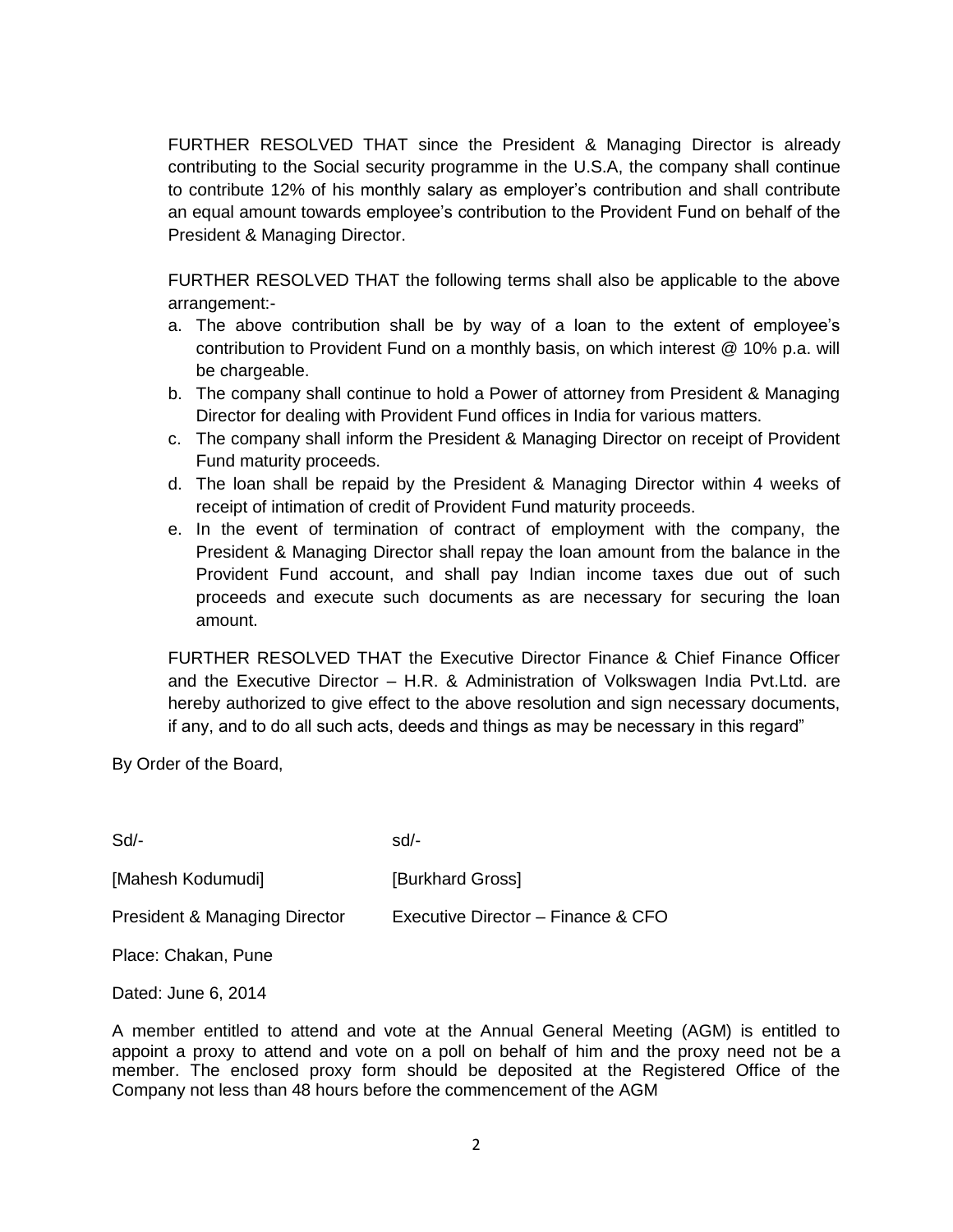## **Explanatory Statement pursuant to Section 102 of the Companies Act, 2013**

Item no.2:

The company has received a notice from a member proposing the appointment of M/s. Price Waterhouse & Co., (FRN No. 007567S), Bangalore, Chartered Accountants, as statutory auditors of the company in place of M/s. Price Waterhouse, Chartered Accountants. M/s. Price Waterhouse & Co., Bangalore have given a certificate of their eligibility u/s Section 139 of Companies Act 2013 and expressed their willingness to act as the Company's Statutory Auditors for the financial year 2014-15, if appointed by the members at the Annual General Meeting. M/s. Price Waterhouse, Chartered Accountants, Mumbai (FRN No.301112E ), have expressed their unwillingness to be reappointed as auditors vide their letter dated  $14<sup>th</sup>$  May 2014.

The Board recommends the above appointment.

None of the Directors are interested in the resolution.

Item No. 3:

Mr. Burkhard Gross was appointed as Additional Director of the Company with effect from 6<sup>th</sup> August 2013, pursuant to provisions of Section 260 of the Companies Act, 1956. Under Section 160(1) of the Companies Act 2013, a notice in writing has been received from Volkswagen AG, a member, signifying its intention to propose Mr. Burkhard Gross, as a Director of the Company along with a deposit of Rs. 100,000/- as required under the aforesaid Section.

Except Mr. Burkhard Gross, none of the other Directors of the Company are in any way concerned or interested in the resolution. Your Directors recommend the resolution for your approval.

Item No. 4:

Mr. Hans-Georg Festing was appointed as Additional Director of the Company with effect from 3<sup>rd</sup> September 2013, pursuant to provisions of Section 260 of the Companies Act, 1956. Under Section 160(1) of the Companies Act 2013, a notice in writing has been received from Volkswagen AG, a member, signifying its intention to propose Mr. Hans-Georg Festing, as a Director of the Company along with a deposit of Rs. 100,000/- as required under the aforesaid Section.

Except Mr. Hans-Georg Festing, none of the other Directors of the Company are in any way concerned or interested in the resolution. Your Directors recommend the resolution for your approval.